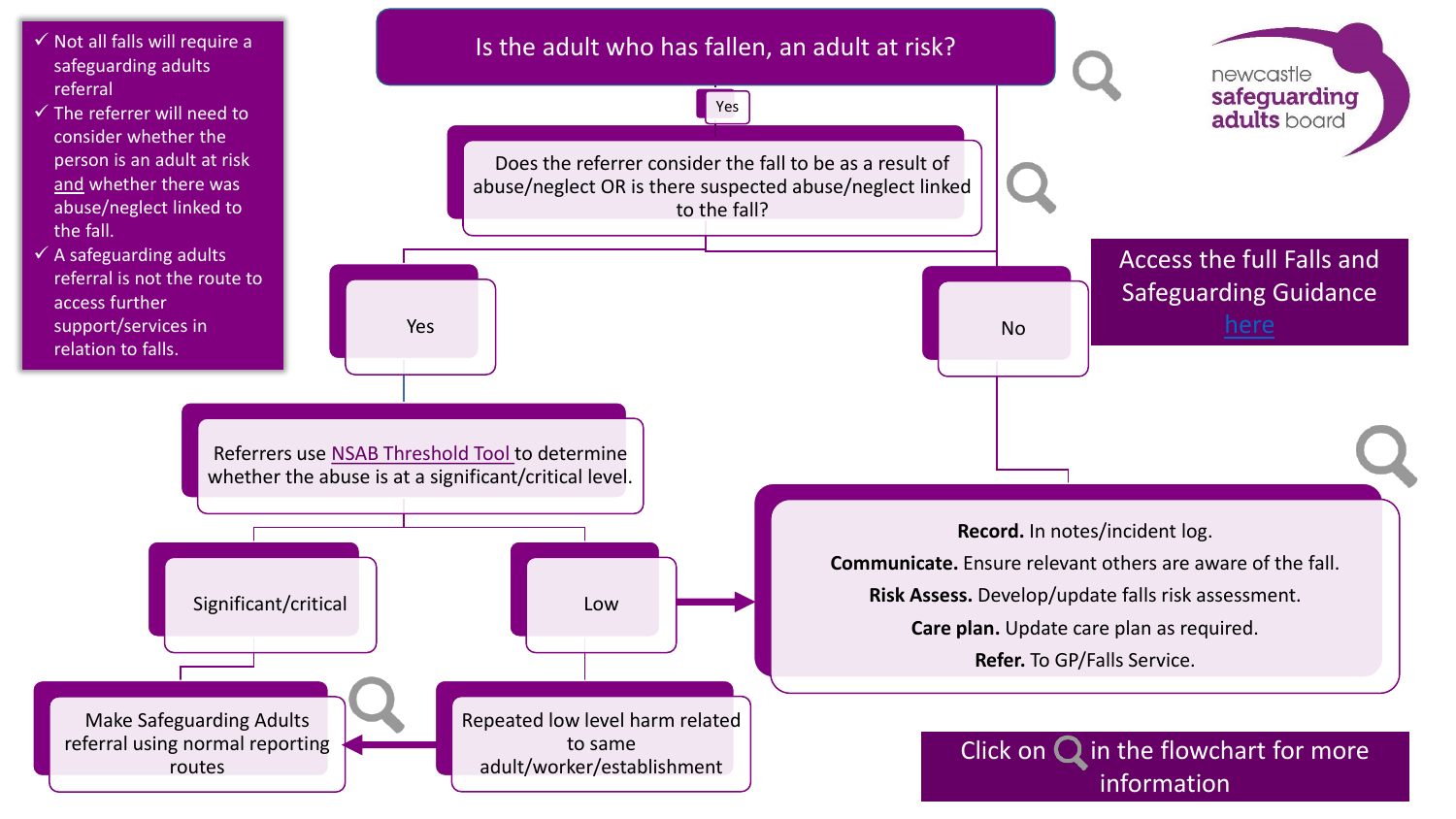# Adult at risk

- Aged over 18
- Has needs for care and support\*
- As a result of those needs, is unable to protect him or herself against the abuse/neglect or the risk of it.

\* "*needs for care and support are due to a physical or mental impairment or illness and that they are not caused by other circumstantial factors. Local authorities must consider at this stage if the adult has a condition as a result of either physical, mental, sensory, learning or cognitive disabilities or illnesses, substance misuse or brain injury. The authority should base their judgment on the assessment of the adult and a formal diagnosis of the condition should not be required." (Care Act 2014)* 

### **[Back to flowchart](#page-0-0)**

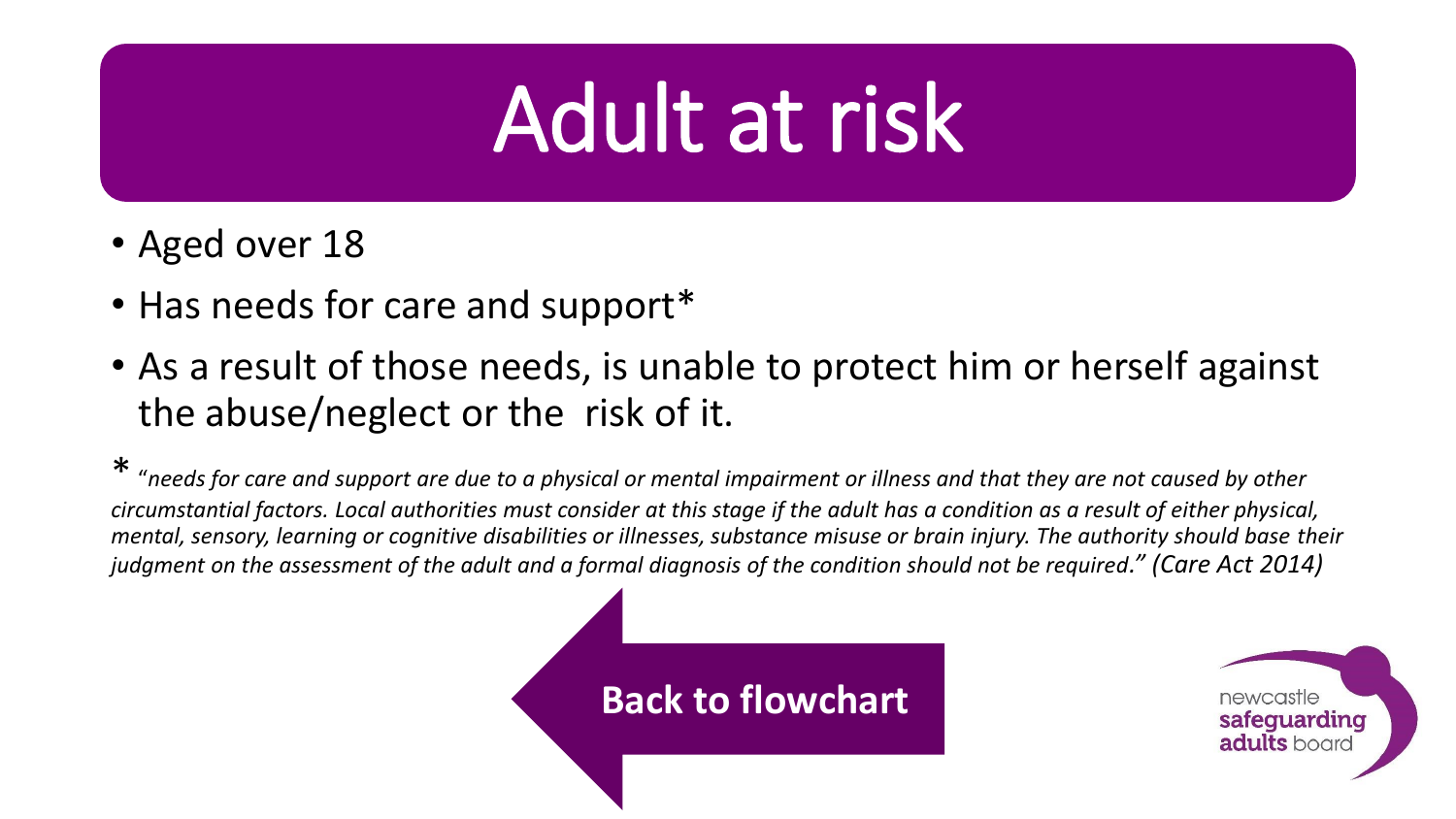### Key considerations for the referrer in deciding whether there is abuse/neglect

- Was the person a known falls risk and therefore was the fall predictable/preventable? Has the person fallen under similar circumstances more than once?
- Does the person have a falls risk assessment in place and was this appropriately documented, communicated and followed?
- Were all the necessary aids and equipment (e.g. call bell, fall mat/sensor, walking aids) available and working? Were these used as would be expected?
- Is it possible that a crime has occurred? E.g. ill-treatment/wilful neglect, breach of health and safety
- Are there others at risk now or in the future? E.g. because of unsafe practices
- What is the impact of the fall on the person? E.g. has the fall resulted in injury, what is the extent of the injury?
- What happened following the fall? How were the immediate needs of the person met, were they appropriately/inappropriately moved, was necessary medical advice/attention sought?
- Was the fall witnessed?

#### **A fall that requires a safeguarding adults referral will fall into one of the following abuse categories:**

| <b>Physical abuse</b>                                                 | <b>Neglect</b>                                                                                                                                                        | <b>Organisational abuse</b>                                                                                                                                | Self-neglect                                                                                                                                                                                                                        |
|-----------------------------------------------------------------------|-----------------------------------------------------------------------------------------------------------------------------------------------------------------------|------------------------------------------------------------------------------------------------------------------------------------------------------------|-------------------------------------------------------------------------------------------------------------------------------------------------------------------------------------------------------------------------------------|
| Someone<br>pushed/tripped the<br>adult which resulted in<br>the fall. | Person(s) responsible for the care<br>and support needs (whether<br>paid/unpaid) did not carry out their<br>responsibilities as expected before<br>or after the fall. | The fall occurred because of wider<br>systemic failures within an<br>organisation.<br>See Organisational Abuse Enquiries<br>guidance for more information. | The fall occurred because of a lack of<br>self-care, care of one's environment<br>or a refusal of services. Mental<br>capacity will be a key consideration in<br>these cases.<br>See Self-Neglect Guidance for more<br>information. |

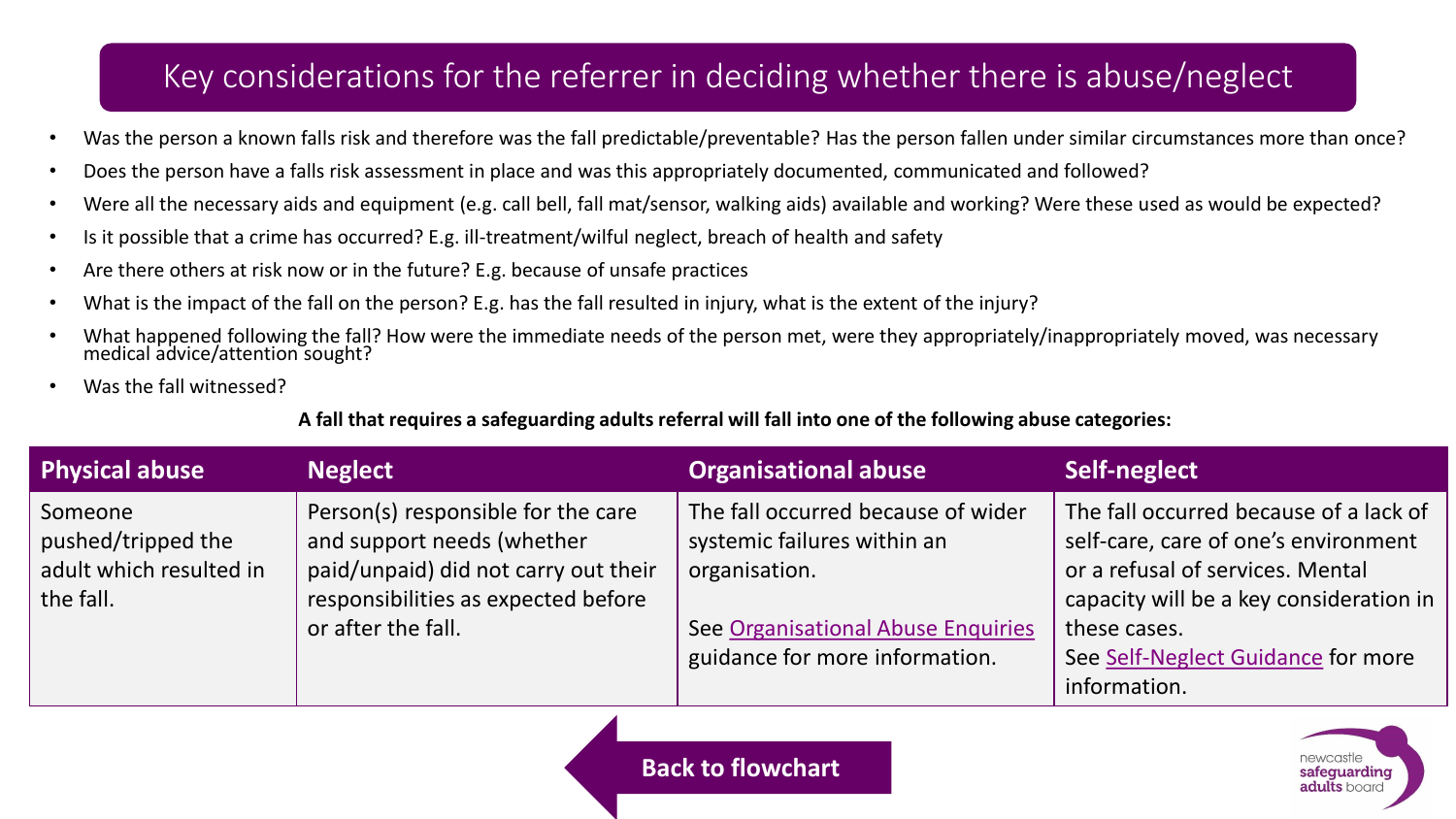# Making a safeguarding adults referral

- Use your normal reporting routes (this might be directly to Adult Social Care or via your organisation's safeguarding adults team/lead)
- Specific information to include within a referral related to a fall:
- Injuries sustained as a result of the fall (attach body maps to the referral)
- Information related to previous falls/falls risk/falls risk assessment
- Action taken following the fall (e.g. medical intervention, contact with family)
- Any plans put in place to address increased risk of falling



[Back to flowchart](#page-0-0)